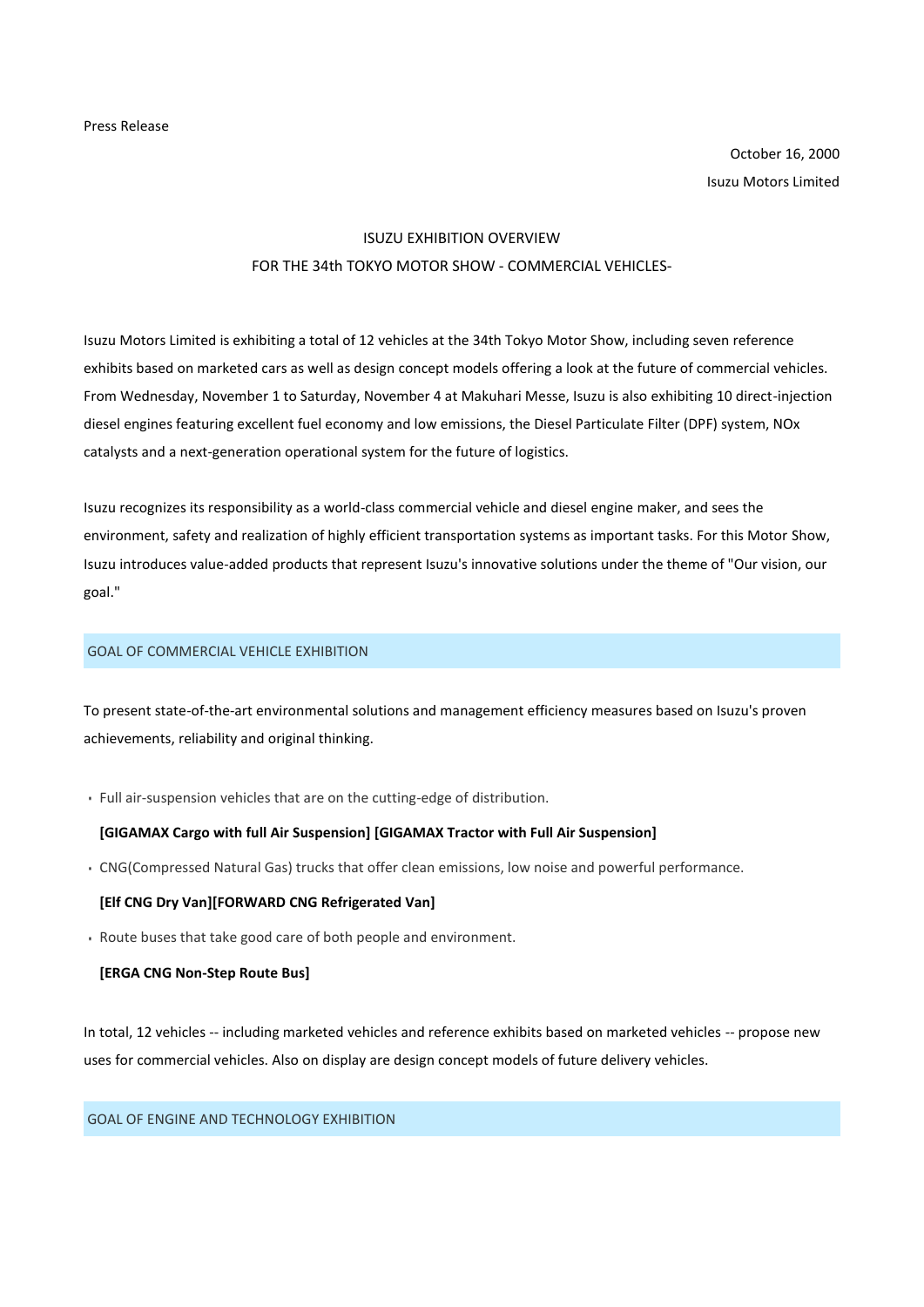To highlight the original technologies of Isuzu as it pursues the goal of becoming the No. 1 maker of diesel engines and commercial vehicles in the world.

The exhibition lineup of diesel engines focuses on new technologies that reduce harmful substances in exhaust gases and especially carbon dioxide, which leads to global warming. These engines also offer such advantages as superior fuel economy and durability. In addition, a next-generation operational system and safety concepts utilizing state-of-the-art information technologies are exhibited.

| <b>EXHIBIT VEHICLES</b> |                                                     |                                                    |
|-------------------------|-----------------------------------------------------|----------------------------------------------------|
|                         | 1 GIGAMAX Cargo with Full Air Suspension            | Reference exhibition                               |
|                         | 2 GIGAMAX Tractor with Full Air Suspension          | Reference exhibition                               |
|                         | 3 FORWARDMAX Short Cab                              |                                                    |
|                         | 4 FORWARD CNG Refrigerated Van                      | Reference exhibition                               |
|                         | 5 Elf CNG Dry Van                                   |                                                    |
|                         | 6 Elf Refrigerated Delivery Van                     | Reference exhibition                               |
|                         | 7 Elf Low Bed 4WD Dump Truck                        |                                                    |
|                         | 8 Elf UT Mobile Office                              | $\overline{\phantom{0}}$                           |
|                         | 9 GALA 2000 GHD Sightseeing Bus                     |                                                    |
|                         | 10 ERGA CNG Non-Step Route Bus                      | Reference exhibition                               |
|                         | 11 TFS Pickup Truck                                 | Reference exhibition Export model                  |
|                         | 12 160                                              | Reference exhibition Overseas<br>manufacture model |
|                         | 13 Design Concept Models FL1/FL10 (1/5 Scale Model) | Concept models                                     |

| <b>ENGINE EXHIBITION</b> |                                                |                      |
|--------------------------|------------------------------------------------|----------------------|
|                          | 1 6WF1-TC Diesel Engine for Heavy-Duty Trucks  |                      |
|                          | 2 6WG1-TC Diesel Engine for Heavy-Duty Trucks  |                      |
|                          | 3 6TE1-TC Diesel Engine for Heavy-Duty Trucks  | Reference exhibition |
|                          | 4 10TD1 Diesel Engine for Heavy-Duty Trucks    |                      |
|                          | 5 6HK1-TC Diesel Engine for Medium-Duty Trucks |                      |
|                          | 6 4HJ1 Diesel Engine for Light-Duty Trucks     |                      |
|                          |                                                |                      |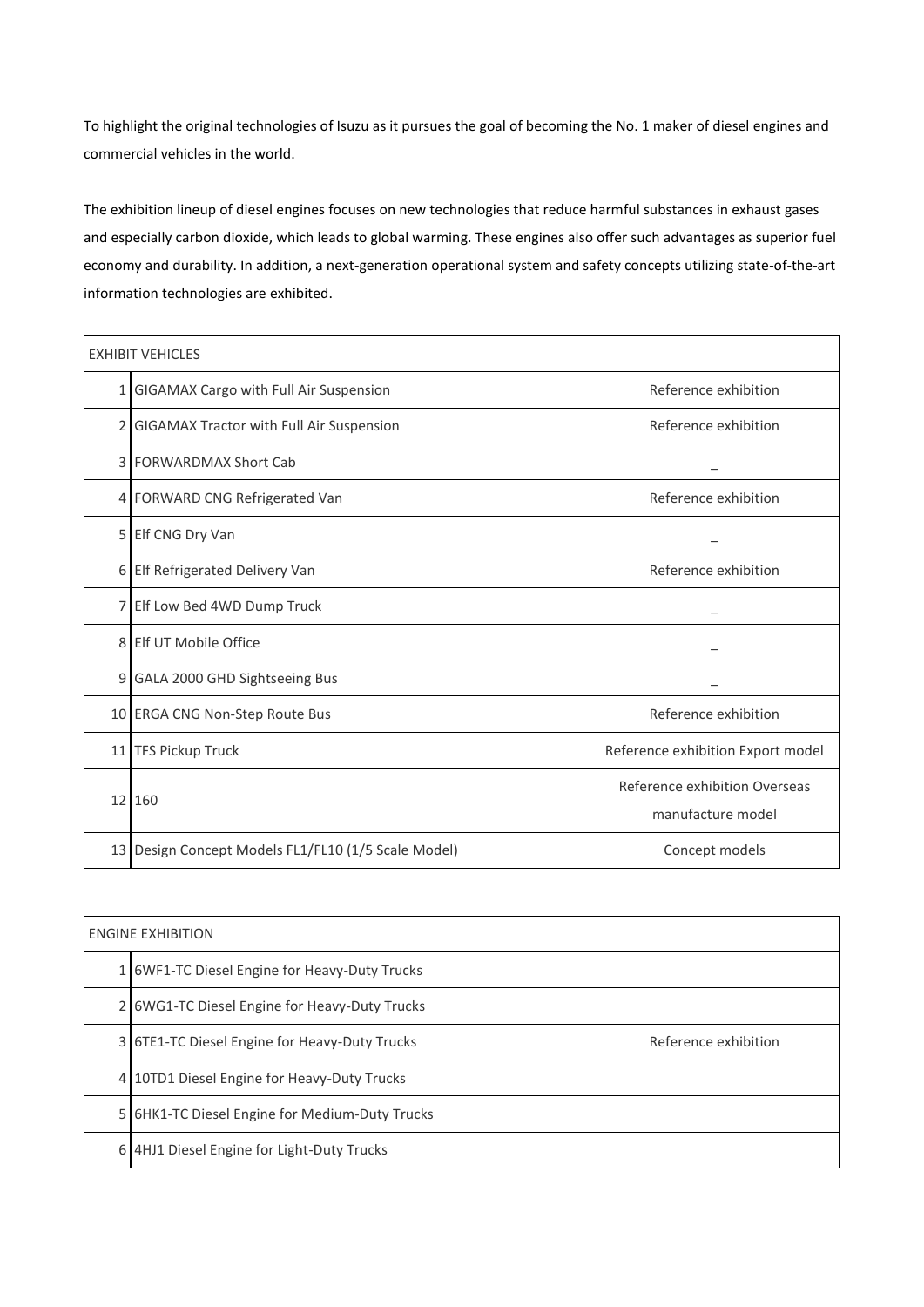- 7 4JX1-TC Diesel Engine for SUVs
- 8 2.5-3.0L Class V6 Diesel Engine Reference exhibition
- 9 8GF1 Diesel Engine for Full-size Pickups
- 10 4EE2-TC Diesel Engine for Passenger Vehicles

#### TECHNOLOGY EXHIBITION

- 1 DPF (Diesel Particulate Filter)
- 2 Continuously Regenerating Diesel Particulate Trap Panel exhibition
- 
- 4 One-Way Cooled EGR (Exhaust Gas Recirculation) system Panel exhibition
- 5 Next-Generation Truck Operational System Reference exhibition
- 6 ASV-2 Safety Concept Vehicle **Reference** exhibition

## **OUTLINE OF MAIN EXHIBITION**

## OUTLINE OF EXHIBIT VEHICLES

4 Bag Air-Suspension Vehicle Series (MAX Series)

On display are three vehicles, including two reference exhibit vehicles and one based on the popular "4 Bag" full airsuspension GIGAMAX.

## **1. GIGAMAX Cargo with Full Air-Suspension (Reference exhibition)**

- < Features>
- Full air suspension on both front and rear axles. Rear "4 bag" air suspension puts this vehicle at the forefront of efficient distribution.
- Independent height adjustment for front and rear increases ease of loading. The vehicle is also designed for use with swap bodies.
- Sensors monitor air pressure in the axle-support system. Load weight is measured electronically even while the vehicle is stopped.
- The 6WF1-TC diesel provides the power, torque and fuel economy for a wide range of applications.

## **2. GIGAMAX Tractor with Full Air-Suspension (Reference exhibition)**

< Features>

3 Nox Catalyst Panel exhibition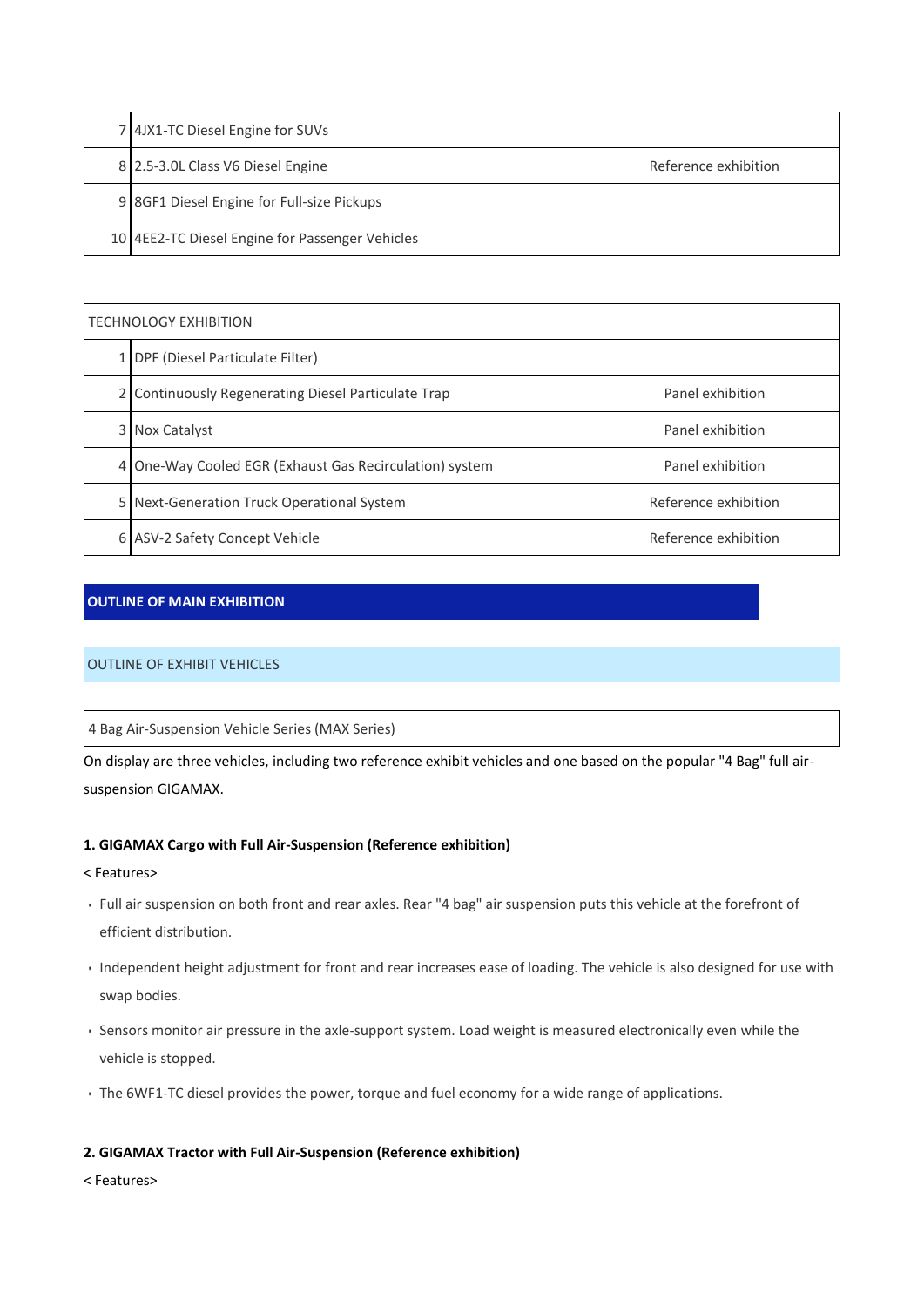- Offering many of the same advantages of the GIGAMAX Cargo, this full air-suspension GIGAMAX Tractor has "2 bag" air suspension on the front axle. Full air suspension increases cab comfort by controlling trailer pitch and also prevents loads from shifting and being damaged.
- The high-roof cab presents a dignified appearance suited to leading carriers on arterial routes. The cabin interior is spacious and relaxing.
- The vehicle utilizes the powerful and fuel-efficient 6WG1-TC engine.

## **3. FORWARDMAX Short Cab**

## < Features>

- Reflecting GIGAMAX design, this vehicle also has "4 bag" air suspension on the rear axle, greatly reducing weight and increasing payload over existing "2 bag" air suspension with leaf springs. The exhibit vehicle is the highly efficient Short Cab model.
- By adopting improved "4 bag" air suspension on medium-duty trucks, vibration is reduced regardless of load weight and placement. The system prevents shipments from shifting and being damaged, and represents a great advance in the quality of transportation.

#### Elf Series

The Elf exemplifies product development strategies that accurately meet user needs. For 30 years in a row, the Elf has been the No. 1 light-duty truck in Japan based on low cab-forward 2-3 ton truck registration. Three vehicles, including one reference exhibit, are on display.

## **1. Elf Refrigerated Delivery Van (Reference exhibition)**

## <Features>

A delivery vehicle for refrigerated cargo that takes urban environments and energy conservation into account. By electrically running the refrigeration unit while stopped, the temperature of shipments is precisely controlled to maintain quality.

## **2. Elf Low Bed 4WD Dump Truck**

## < Features>

- Significant improvements in performance and maneuverability on rough roads have been achieved by increasing the capabilities of the "viscous coupling tolerance torque on the viscous torque split" 4WD system. In addition, part-time 4WD improves fuel economy.
- The Idling Stop & Start system, which automatically stops the engine when the driver leaves the seat to handle deliveries, is a standard feature on this vehicle.
- Changes in engine and front axle layout result in a length of 3050mm for the cargo area, longest in its class.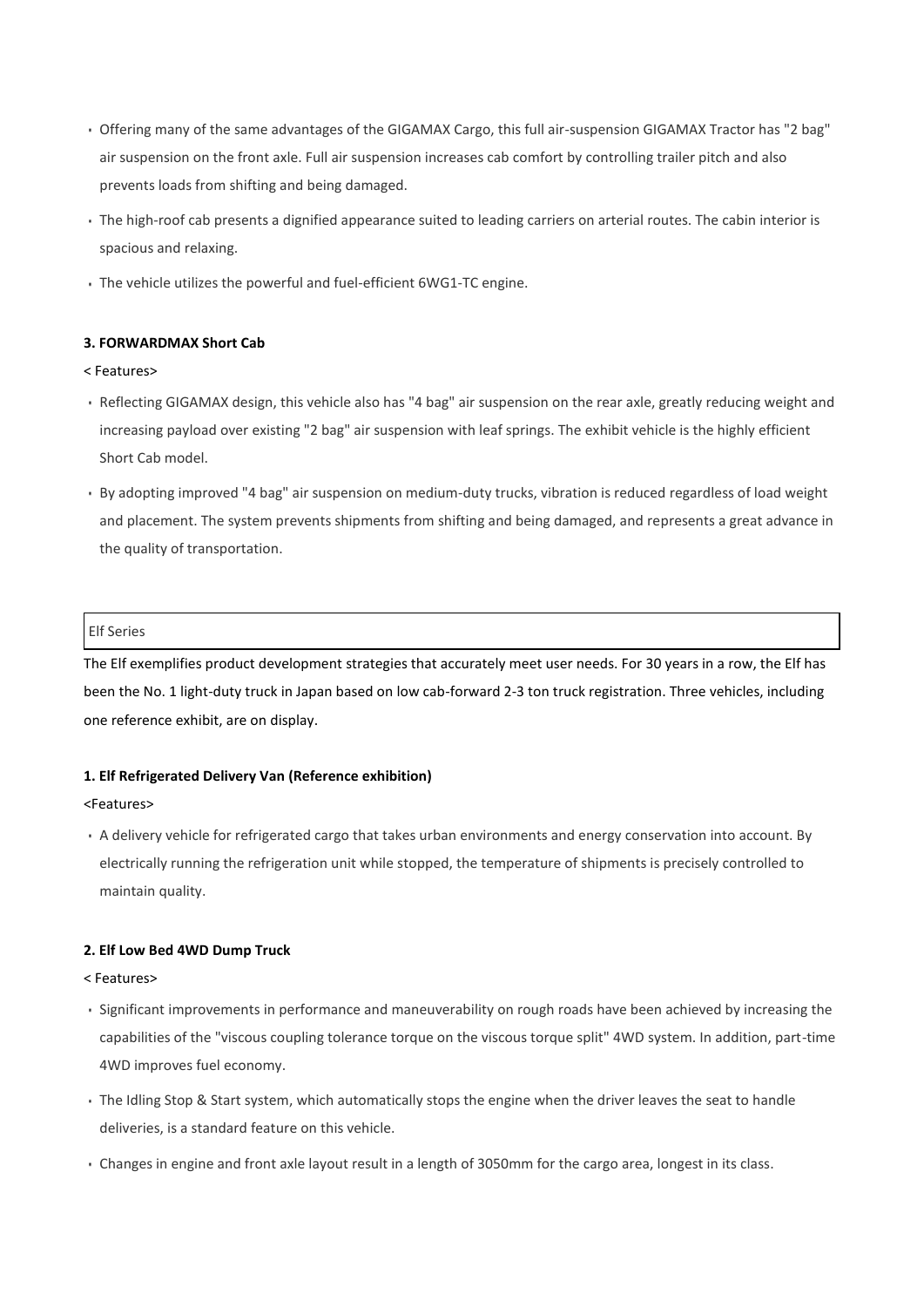"Dual-mode manual transmission," an original Isuzu system for easy driving, allows clutch-free operation for when getting underway, changing gears and stopping. The Hill Start Aid system and ABS are standard features to improve comfort and safety.

## **3. Elf UT Mobile Office**

## < Features>

- A new, stylish business vehicle with a unique semi-cabover design. To accommodate diversification of the delivery business and the increasing number of women drivers, this vehicle focuses on fashion, simple operation, easy access and comfort.
- The cargo area is spacious and high enough to work in while standing up. This vehicle can be used for various purposes, including use as a recreational vehicle. The exhibit vehicle is the mobile office model.

CNG (Compressed Natural Gas) Truck Series

CNG has been attracting attention as a alternative energy to petroleum. Two Isuzu CNG trucks offering clean emissions, low noise and plenty of power are on display, including a reference exhibit vehicle.

## **1. FORWARD CNG Refrigerated Van (Reference exhibition)**

- < Features>
- A refrigerated van with the clean 6HA1 CNG engine, which produces zero black smoke. Air pollutants such as nitrogen oxides, carbon monoxide and hydrocarbons are greatly reduced. (Please refer to figures.)
- The low-noise engine makes the vehicle especially suitable for city deliveries in residential areas and can boost the images of both product and transportation companies.

## **2. Elf CNG Van**

## < Features>

- A clean-emission CNG engine\* that produces zero black smoke is also used in this low-pollution Elf truck. The vehicle has gained the top share of CNG sales in Japan. (\* 4HF1 engine; compared to 1999 emission standards, this engine achieved large reductions in nitrogen oxides [95%], carbon monoxide [45%], hydrocarbons [95%] and black smoke [100%].)
- The first CNG light-duty truck to incorporated an electromagnetic retarder to improve control and safety.

#### Bus Series

## **1. GALA 2000 GHD Sightseeing Bus**

< Features>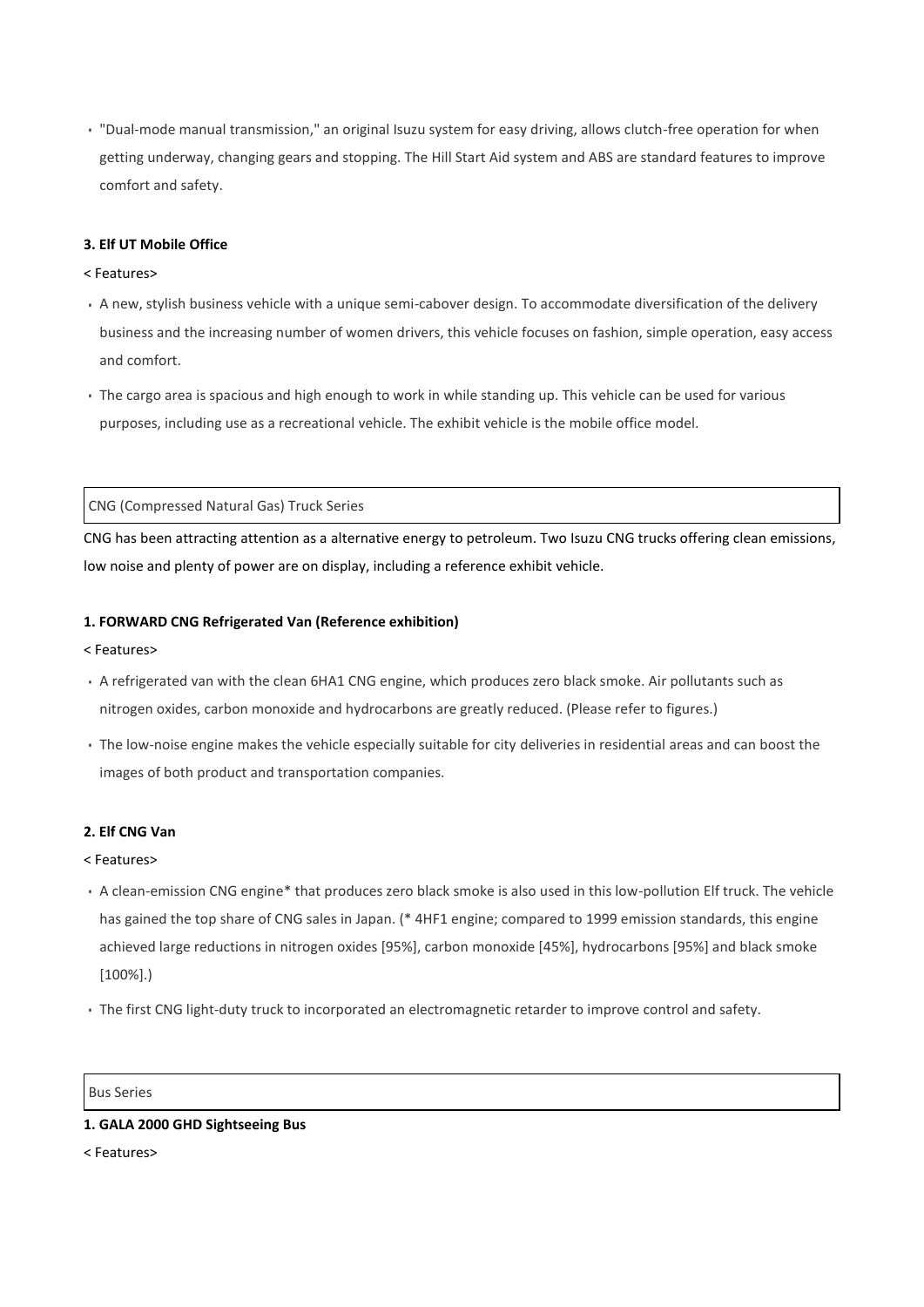- Extensive safety features including a high-strength body meeting ECE rigidity standard R-66 for body rigidity and a lightweight permanent magnetic retarder.
- The 8TD1-S engine, with the highest power output among domestic sightseeing buses, makes the ride smooth and pleasant.
- A luxury salon car atmosphere is created by adopting European-style interior design and swivel seats.

## **2. ERGA CNG Non-Step Bus (Reference exhibition)**

- < Features>
- By placing lightweight aluminum-lined fuel tanks on the roof, a "non-step" and flat floor is possible on this CNG bus, demonstrating Isuzu's concern for both people and the environment.
- Physically challenged persons can take advantage of an air-suspension "kneeling" feature of up to 70mm and an automatic ramp.
- The high-strength body of the ERGA also meets ECE standard R-66 for rigidity to improve safety.

## Global Vehicle Series

## **1. TFS Pickup Trucks (Reference exhibition, export models)**

- < Features>
- The "Mega-Kit" accessory package on the five-passenger 4WD Crew Cab strengthens the SUV image of this vehicle, which has proven so popular worldwide.
- In order to create new appeal, its exterior design is further refined while the interior offers enhanced quality and comfort.

# **2. 160 (Reference exhibit, overseas manufacture model)**

- < Features>
- A multi-purpose vehicle that is just the right size for worldwide applications. This global car has various configurations according to the number of passengers and cargo volume. The first of this model -- "Panther," manufactured locally in Indonesia -- was launched in September.

## FL1 / FL10 Design Concept Model

The limitless possibilities of commercial vehicles are clearly seen in these designs for future delivery vehicles, introduced at one-fifth of their actual size. The rear body design is based on the assumption that light-duty vehicles will connect main transportation routes through the rapid distribution of containerized cargo.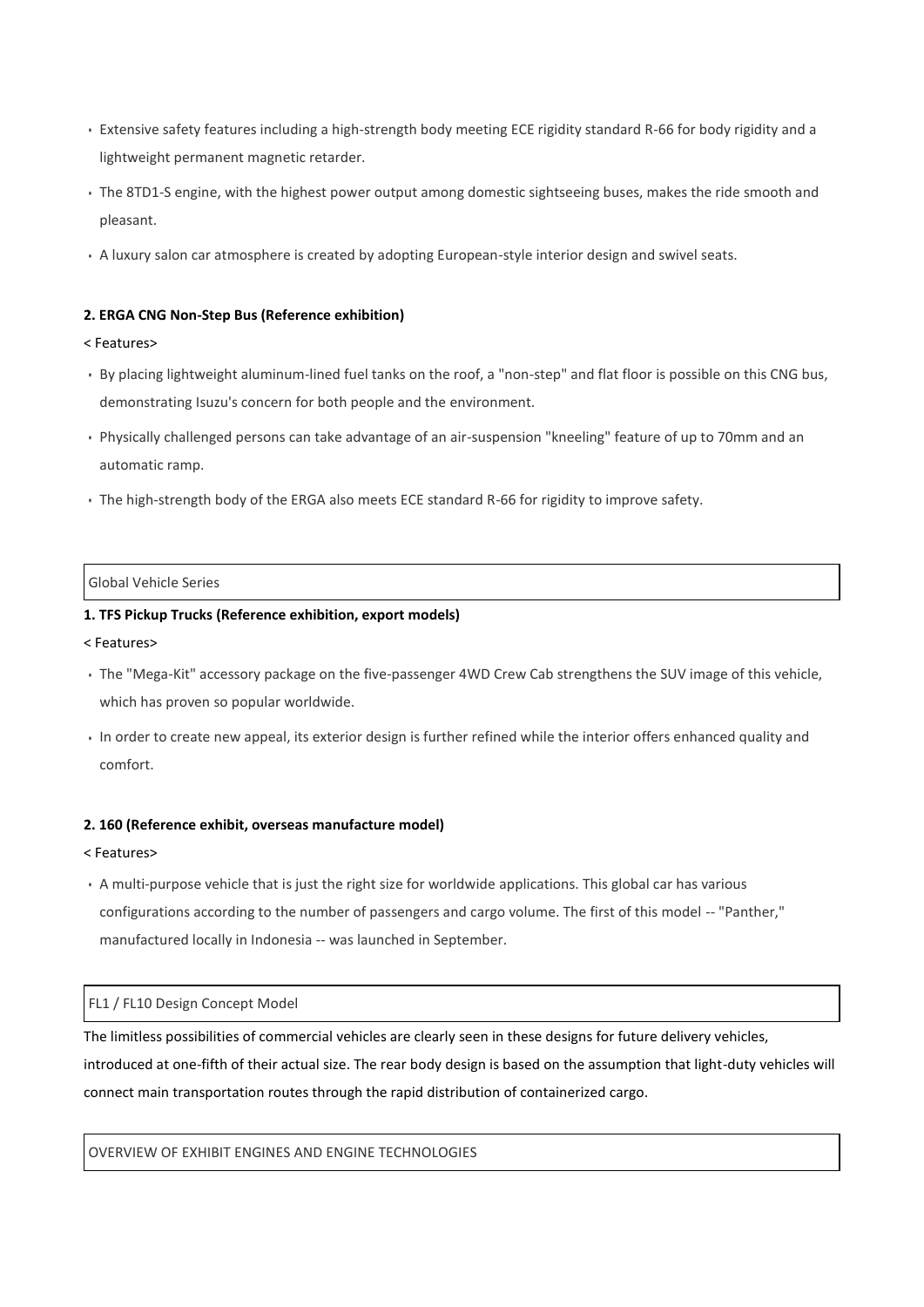Diesel Engines

#### **6WF1-TC Diesel Engine for Heavy-Duty Trucks**

Power and good fuel economy are the strong points of this diesel engine for heavy-duty trucks. Advanced technologies such as the HD-TICS type high-pressure fuel-injection system result in high torque at low rpm and excellent start-up power. Fuel economy is also excellent due to its intercooled turbo charger. This is an all-round engine that meets a wide range of needs and is used on Isuzu's heavy-duty GIGA truck series. In addition, the precise control over fuel injection due to TICS and the one-way cooled EGR system help to reduce harmful substances in exhaust gases, including particulate matter, black smoke and NOx.

| 6WF1-TC Diesel Engine |                                            |
|-----------------------|--------------------------------------------|
| Displacement          | 14,256 cc                                  |
| Max. Output           | 272 kW (370PS)/1,750rpm                    |
| Max. Torque           | 1,184 N * m(185kg-m)/1,000rpm              |
|                       | 'Direct injection                          |
|                       | 'HD-TICS type high-pressure fuel injection |
| Features              | 'OHC 24-valve                              |
|                       | 'One-way cooled EGR system                 |
| Vehicle on Board      | GIGA Cargo/Dump/Tractor series             |

## **6WG1-TC Diesel Engine for Heavy-Duty Trucks**

A diesel engine for heavy-duty trucks that offers superior power and torque. By adopting electronic common rail highpressure fuel injection and the one-way cooled EGR system, it realizes plenty of power and clean emissions. This engine is used on Isuzu's heavy-duty GIGA truck series.

| 6WG1-TC Diesel Engine |                                                             |
|-----------------------|-------------------------------------------------------------|
| Displacement          | 15,681cc                                                    |
| Max, Output           | 382kW (520ps)/1,800rpm                                      |
| Max. Torque           | 2,254N ' m (230kg-m)/1,300rpm                               |
|                       | 'Direct injection                                           |
| Features              | 'Electronic common rail high-pressure fuel injection system |
|                       | 'OHC 24-valve                                               |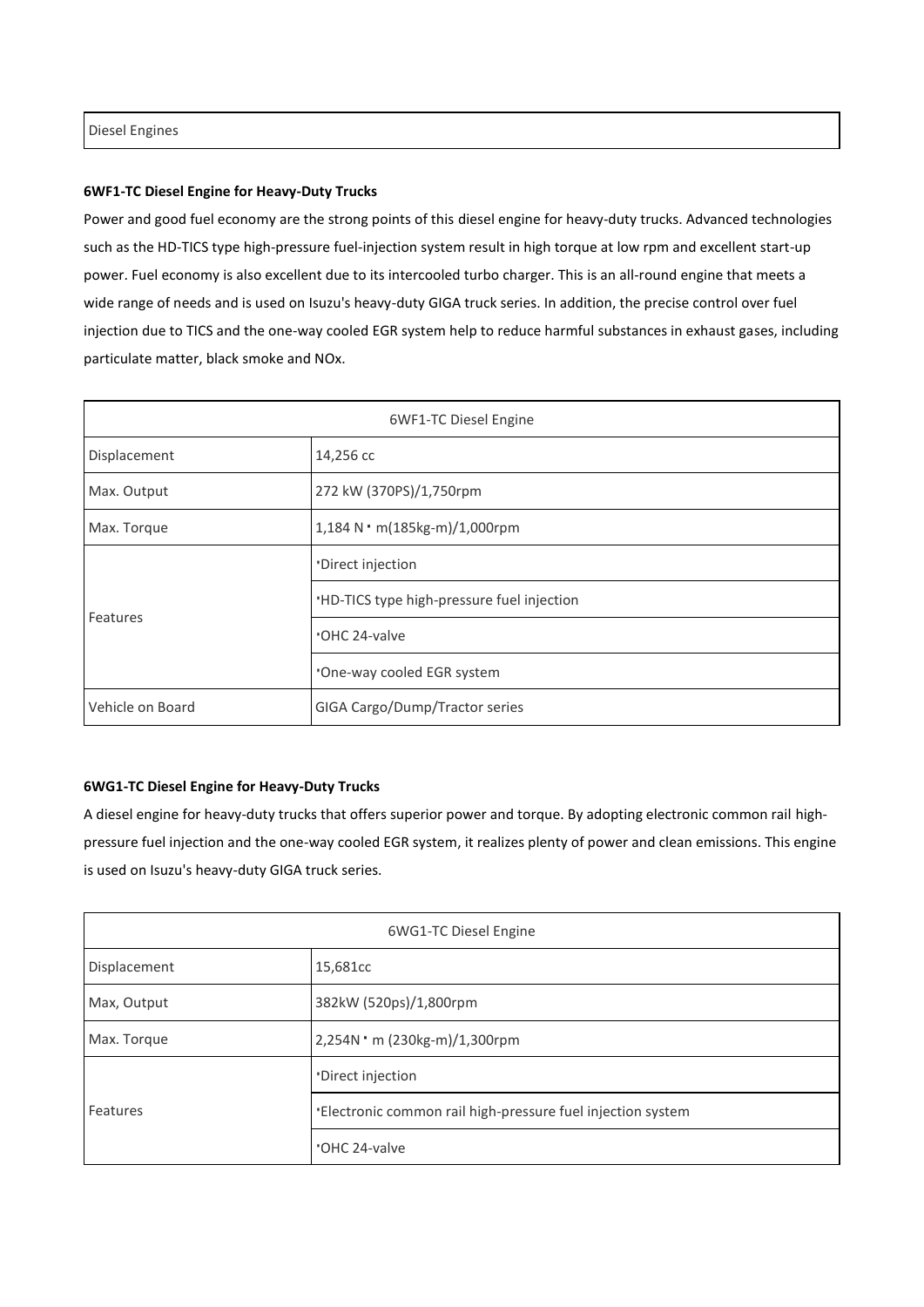#### **6TE1 Diesel Engine for Heavy-Duty Trucks (Reference exhibition)**

A compact V6 direct-injection engine for heavy-duty trucks. It produces consistent high torque at low rpm and it is the optimum engine for flat beds and dump trucks. It is scheduled for use on next-generation GIGA trucks.

| 6TE1 Diesel Engine |                    |
|--------------------|--------------------|
| Features           | 'Direct injection  |
|                    | 'OHV 24-valve      |
| Vehicle on Board   | <b>GIGA Series</b> |

## **10TD1 Diesel Engine for Heavy-Duty Trucks**

A OHV V10 engine with 40 valves; at 441kW (600PS), it boasts the highest output in its class in Japan. It provides the power for heavy hauling and is used on Isuzu's GIGA Tractor.

| 10TD1 Diesel Engine |                              |
|---------------------|------------------------------|
| Displacement        | 30,390cc                     |
| Max, Output         | 441kW(600PS)/2,100rpm        |
| Max. Torque         | 2,059N · m(210kg-m)/1,300rpm |
|                     | 'Direct injection            |
| Features            | 'OHV40-vakve                 |
|                     | 'ERG system                  |
| Vehicle on Board    | <b>GIGA Tractor</b>          |

## **6HK1-TC Diesel Engine for Medium-Duty Trucks**

A intercooled turbo engine for medium-duty trucks. Technologies such as electronic common rail high-pressure fuel injection and 4-valve-per-cylinder design result in combustion efficiency and good fuel economy. Isuzu's medium-duty FORWARD trucks and the ERGA large route bus use this engine.

6HK1-TC Diesel Engine

Displacement 7,790cc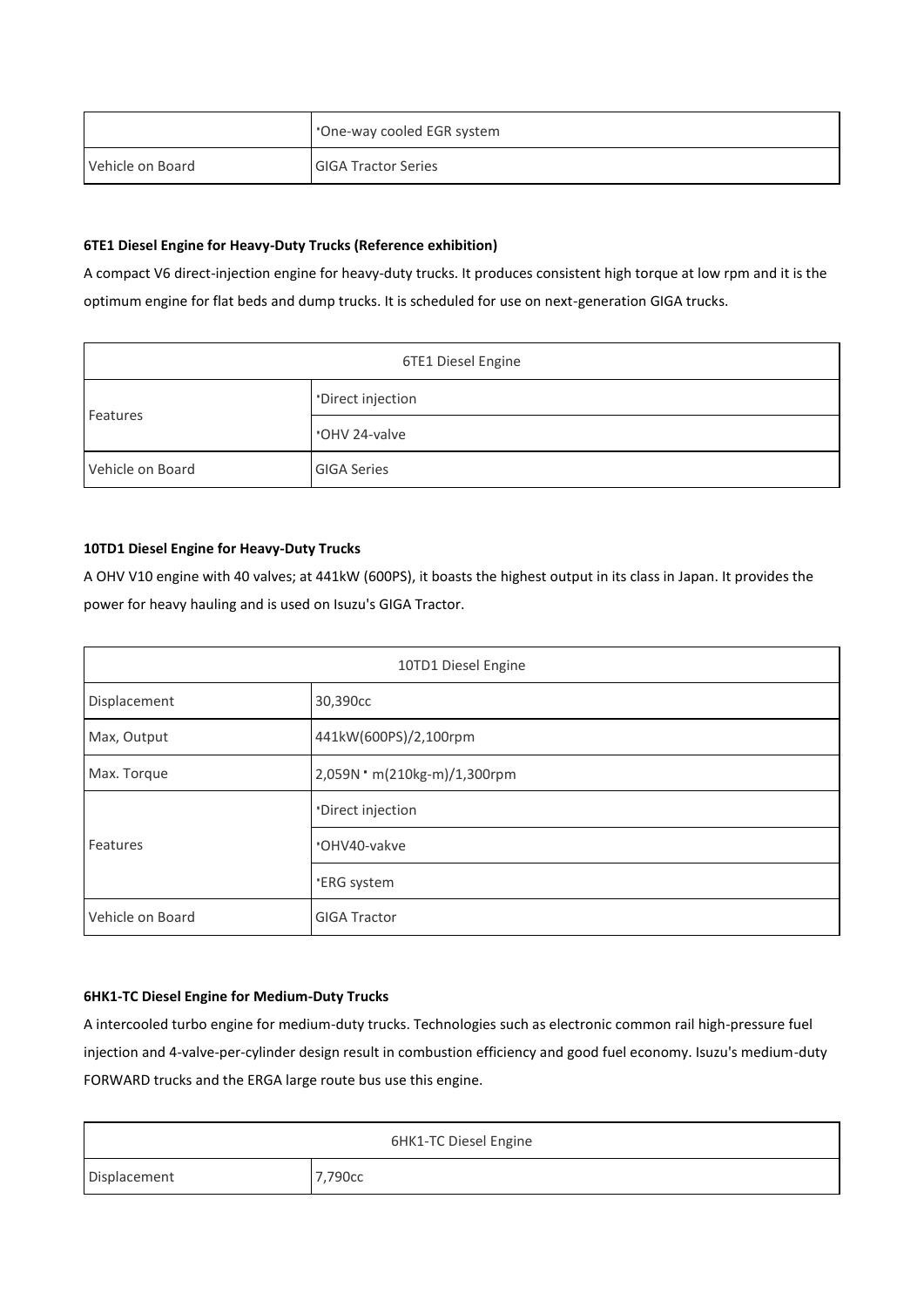| Max, Output      | 206kW(280PS)/2,700rpm                                       |
|------------------|-------------------------------------------------------------|
| Max. Torque      | 804N · m(82kg-m)/1,400rpm                                   |
|                  | 'Direct Injection                                           |
| Features         | 'Electronic common rail high-pressure fuel injection system |
|                  | 'OHC 24-valve                                               |
| Vehicle on Board | <b>FORWARD Series, ERGA Series</b>                          |

## **4HJ1 Diesel Engine for Light-Duty Trucks**

A diesel engine for light-duty trucks that utilizes full electronic control for the new high-pressure fuel-injection pump and EGR system, realizing clean emissions and high output. It is used on the Elf light-duty truck.

| 4HJ1 Diesel Engine |                                                          |
|--------------------|----------------------------------------------------------|
| Displacement       | 4,958cc                                                  |
| Max, Output        | 114kW(155PS)/3,100rpm                                    |
| Max. Torque        | 363N · m(37kg-m)/1500rpm                                 |
|                    | 'Direct injection                                        |
|                    | 'Electronic-controlled high-pressure fuel injection pump |
| Features           | 'OHC 16-valve                                            |
|                    | 'EGR system                                              |
| Vehicle on Board   | <b>Elf Series</b>                                        |

## **4JX1-TC Diesel Engine for SUVs**

This inline four-cylinder diesel is a powerful performer due to its intercooled turbo charger and 16-valve DOHC design. Output reaches 118kW (160PS) while torque hits 334Nm (34.0 kg-m).

In particular, high torque is realized at only 2000 rpm, making for exceptional drivability.

The common rail high-pressure fuel injection system contributes to both power and fuel efficiency, boosting fuel economy 60% over existing Isuzu vehicles equipped with a gasoline engine of the same class (6VD1 engine, running in fixed position at 60km/h). When compared to an Isuzu diesel engine in the same class, this engine reduces NOx emissions 35% and PM 60% (compared to 4JG2-TC engine, 10-15 mode).

| 4JX1-TC Diesel Engine |         |
|-----------------------|---------|
| Displacement          | 2,999cc |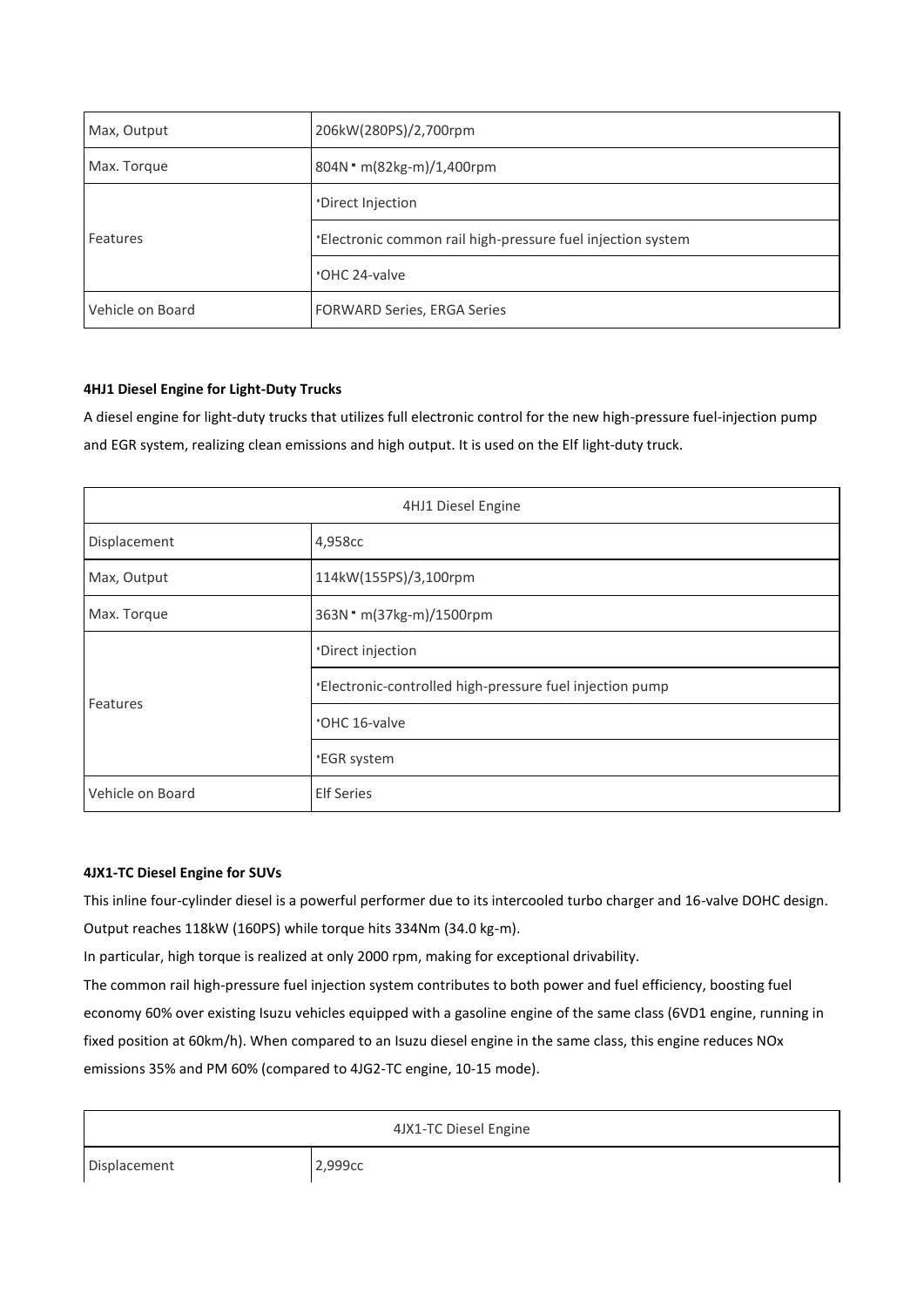| Max, Output      | 118kW(160PS)/3,900rpm                                                  |
|------------------|------------------------------------------------------------------------|
| Max. Torque      | 333N · m(34.0kg-m)/2,000rpm                                            |
|                  | <b>Direct injection</b>                                                |
|                  | Electronic common rail high-pressure fuel injection system (HEUI Type) |
| Features         | <b>DOHC</b> 16-valve                                                   |
|                  | 'Improved fuel economy / low noise                                     |
| Vehicle on Board | Bighorn(Trooper)                                                       |

## **2.5-3.0L Class Light-Duty V6 Diesel Engine**

A direct-injection diesel engine developed for next-generation passenger cars and SUVs. Its lightweight and compact aluminum construction allows use on FWD vehicles. With common rail high-pressure fuel injection and 24-valve DOHC, this engine achieves much better fuel economy, clean emissions and superior overall performance. In addition, V-type 6-cylinder design, pilot injection and precise fuel control make this an extremely quiet and low-vibration engine.

| 2.5-3.0L class V6 Diesel Engine (Reference exhibition) |                                                                                      |
|--------------------------------------------------------|--------------------------------------------------------------------------------------|
|                                                        | <b>Direct injection</b>                                                              |
|                                                        | 'Electronic common rail high-pressure fuel injection system                          |
|                                                        | 'DOHC 24-valve                                                                       |
| <b>Features</b>                                        | . Lightweight, compact aluminum engine that realizes improved fuel economy and       |
|                                                        | lower emission                                                                       |
|                                                        | . Quiet engine that produces little noise and vibration hanks to pilot injection and |
|                                                        | precise fuel control system                                                          |
| Vehicle on Board                                       | Luxury-class passenger vehicles and SUVs                                             |

## **8GF1 Diesel Engine for Full-size Pickups**

A direct-injection diesel engine developed for better overall performance in next-generation SUVs.

Despite its large displacement, the aluminum head and intercooled turbo charger result in a compact and lightweight engine.

The highly efficient 32-valve system (four valves per cylinder) and common rail high-pressure fuel injection provide excellent fuel economy as well as superior output and torque. Low emissions make the engine easy on the environment.

Moreover, pilot injection and precise fuel control result in gasoline-engine levels of low noise and vibration. This engine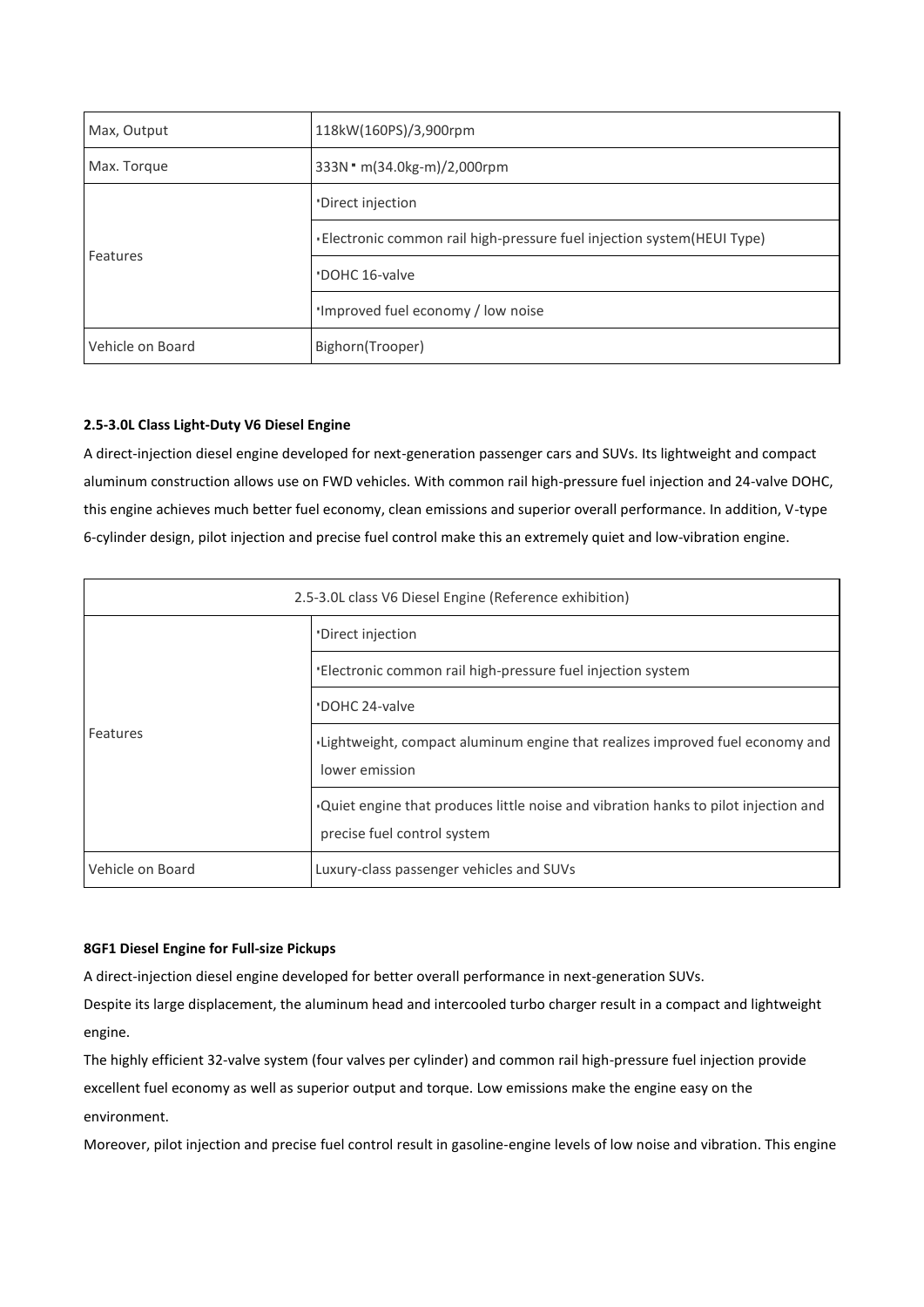is manufactured at DMAX, Ltd., Isuzu's diesel engine plant in North America, and will be used on GM full-size pickup trucks (Chevrolet Silverado, GMC Sierra) this fall.

| 8GF1 Diesel Engine |                                                             |
|--------------------|-------------------------------------------------------------|
| Displacement       | 6,599сс                                                     |
| Max, Output        | 224kW(300PS)/3,100rpm                                       |
| Max. Torque        | 705N · m(72kg-m)/1,800rpm                                   |
|                    | 'Direct injection                                           |
| Features           | 'Electronic common rail high-pressure fuel injection system |
|                    | 'OHC 32-valve                                               |
| Vehicle on Board   | Chevrolet Silverado, GMC Sierra                             |

## **4EE2-TC Diesel Engine for Passenger Vehicles**

An inline four-cylinder intercooled turbo diesel with 16-valve DOHC design that increases fuel economy 20% over existing Isuzu engines. This is due to the new high-pressure fuel injection pump (rotary system), which electronically controls injection amount and timing.

By adopting pilot injection and a two-step valve pressure nozzle, this engine is extremely quiet at idle and while accelerating. In addition, it meets strict EC 2000 emission standards.

The engine's overall performance is highly evaluated in Europe, where it is already in use on Astra from the Germany maker Adam Opel AG.

| 4EES-TC Diesel Engine     |                                                          |
|---------------------------|----------------------------------------------------------|
| Displacement              | 1,686cc                                                  |
| Max, Output               | 55kW(75PS)/4,400rpm                                      |
| Max. Torque               | 165N · m(16.8kg-m)/1,800rpm                              |
|                           | <b>Direct injection</b>                                  |
| Features                  | 'Electronic-controlled high-pressure fuel injection pump |
|                           | *DOHC 16-valve                                           |
| <b>Exhaust Gas</b>        | Meets EC2000 emission regulations                        |
| <b>Production Factory</b> | Isuzu Motors Polska sp z o.o.                            |
| Vehicle on Board          | Opel Astra                                               |